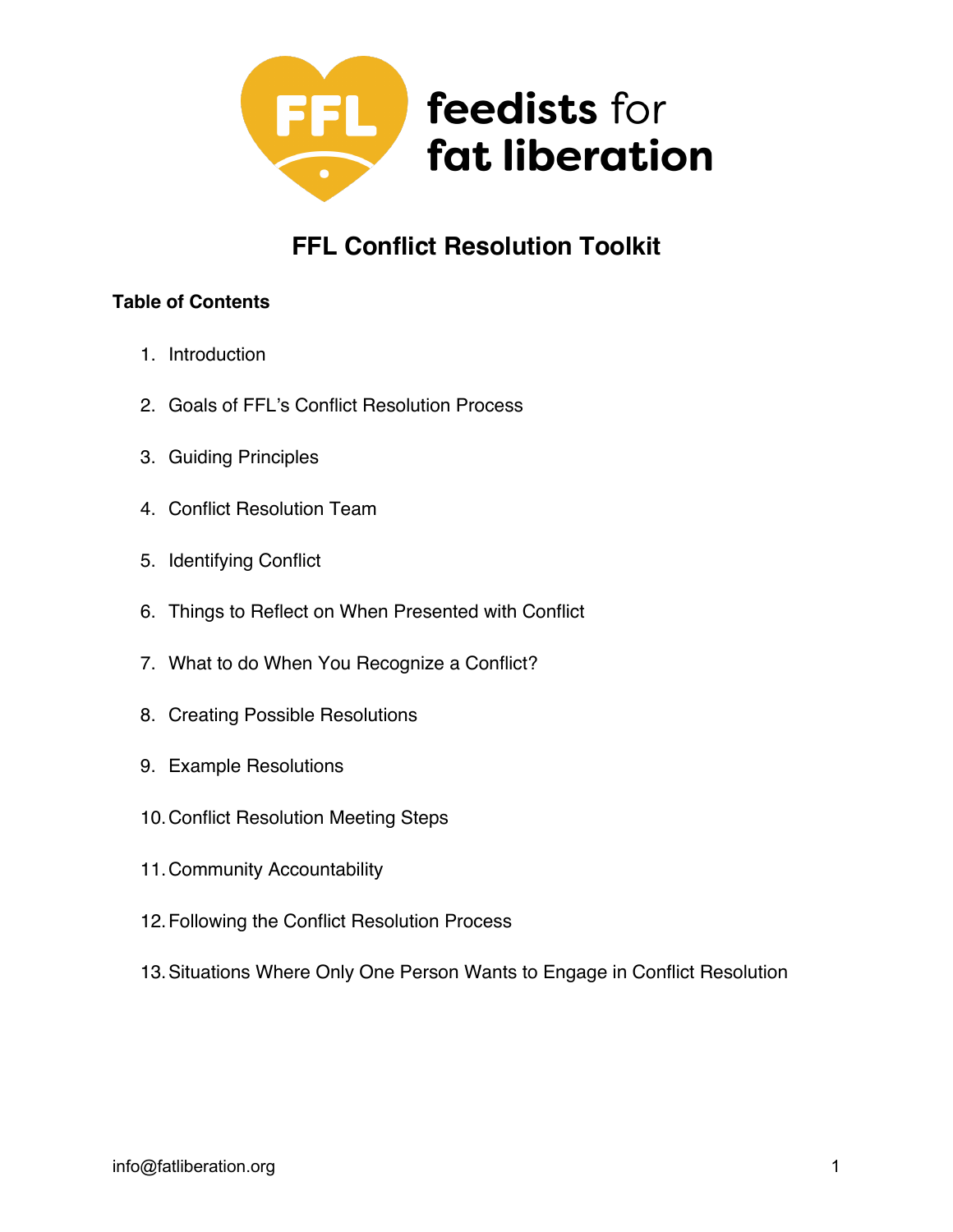

#### **1.0 Introduction**

Conflict can be scary. In western cultures that centre white supremacy, direct and assertive responses to conflict are not considered the norm, and many people are not raised in homes where conflict is addressed in healthy and meaningful ways. Current responses to harm and conflict are rooted in colonialism, white supremacy, and misogyny, and seek to uphold hierarchies, power and domination, and are focused on retribution and repeating cycles of harm, violence, and trauma. FFL recognizes that the current responses to harm and conflict which are accepted as normal in mainstream society do not seek to address the underlying causes of harm and conflict. By not addressing the root causes of harm and conflict, this creates an environment where conflict and harm are likely to be repeated. FFL envisions a world where there is liberation for all, and part of working towards a more liberated future includes transforming how conflict and harm is addressed, recognizing that we have all caused harm and we have all been harmed.

This document is intended to serve as a framework to guide FFL members through moments of conflict, so as to ensure that conflicts are an opportunity for growth. We recognize that conflict is a natural occurrence, and that oftentimes, conflict represents an unmet need. Through engaging in open conversations and holding ourselves and one another accountable, this may help mitigate conflict. We also recognize the importance of addressing conflict as soon as it presents itself, and providing the resources and environments that will enable conflict to serve as an area for growth. This toolkit may support FFL members to achieve this, and it is intended to be used alongside the judgment of FFL organizers. This toolkit is also intended to be a living document, and should be revised and updated as needed. This toolkit outlines how to identify conflict, along with ways to address it, and tools to support this to take place.

This document is intended for all members of FFL, and conflict can be identified by any member at any time, including conflict with a core organizing member. There are designated FFL conflict resolution mediators outside of the core organizing team who can support the conflict resolution process at a variety of levels. We encourage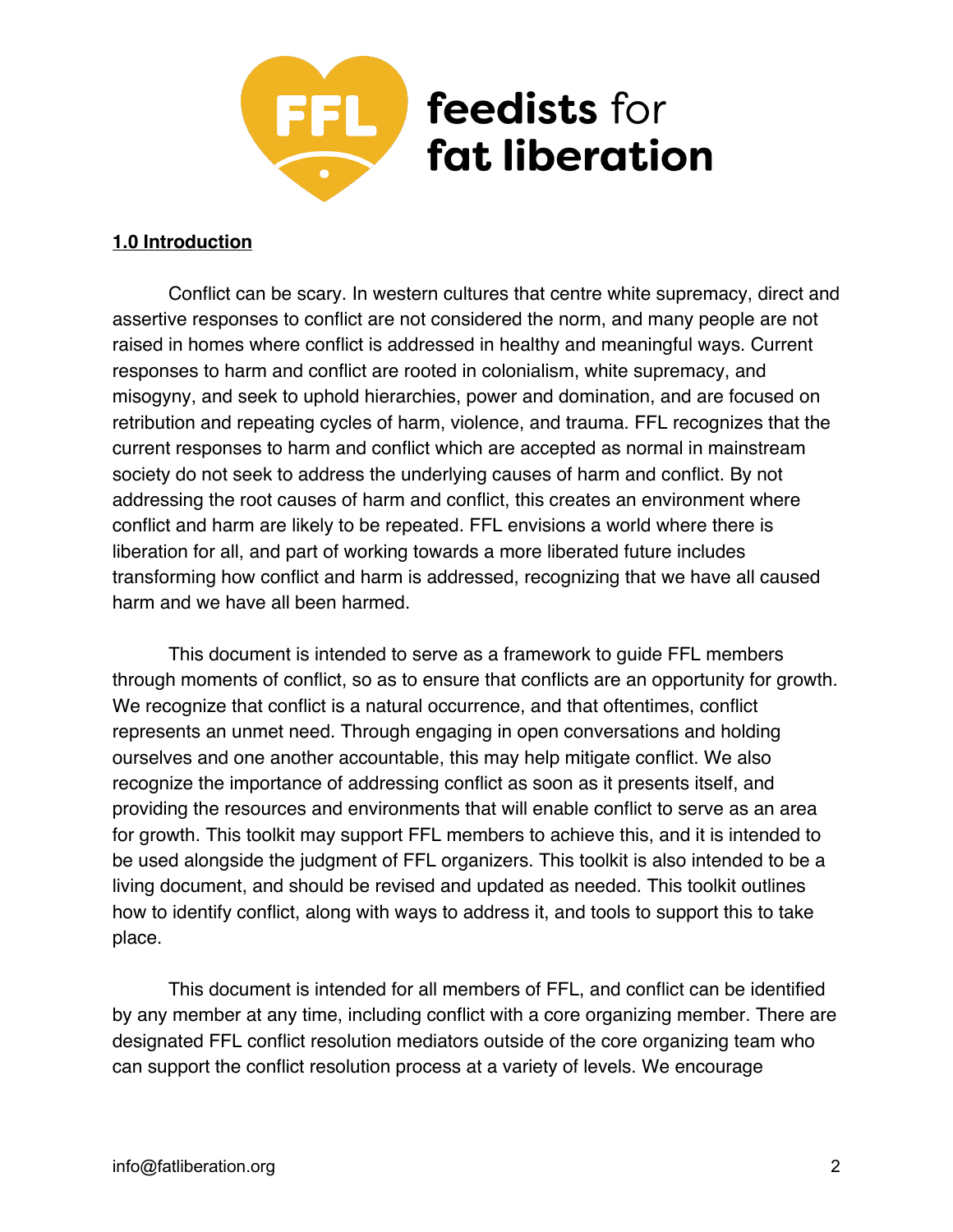openness, accountability, and transparency, and we hope this process can support members to embody this.

### **2.0 Goals of FFL's Conflict Resolution Process**

- 1. To use conflict as an opportunity for growth
- 2. To take a proactive, non-hierarchical approach to addressing conflict
- 3. To address conflict within a transformative justice framework
- 4. In achieving the above, we will ensure that conflict does not derail our organizing efforts

### **3.0 Review of FFL's Guiding Principles**

In determining and addressing conflict, FFL will refer to our guiding principles to ensure we are acting in alignment with our core values:

- 1. Feedism and Fat Liberation are fundamentally connected with one another. Feedism cannot be enjoyed outside of Fat Liberation, and Feedists are natural allies to the Fat Liberation movement. Envisioning a world where there is liberation for all must include feedist/fat fetish identifying people, and Fat Liberation offers a framework to support this.
- 2. Health has no bearing or involvement with this movement. We reject the medicalindustrial complex and healthism in all forms. Health status has no bearing on a person's humanity and worth.
- 3. The most marginalized Fat voices will be centered. This includes Infinifat people, Superfat people, sex workers, Fat QTBIPOC, Fat BIPOC, Fat Disabled, and Fat Queer voices.
- 4. In supporting greater understanding between Feedist and Fat Liberation communities, we will take an intersectional approach that considers Feedism/Fat Liberation as they intersect with other justice movements.
- 5. We recognize that each person has a story and that story is sacred. We will meet people where they are in their Feedism/Fat Liberation journey.
- 6. We are committed to creating a space that is free from shame, judgement, hostility, coercion, and fear. We are committed to eliminating anti-fat bias/fatphobia in Feedist spaces, while also working toward making Fat Liberation a Feedist-positive space.

# **4.0 Conflict Resolution Team**

The conflict resolution team will be composed of core organizing members and non core organizing members and should be a team of approximately 5-8 people. In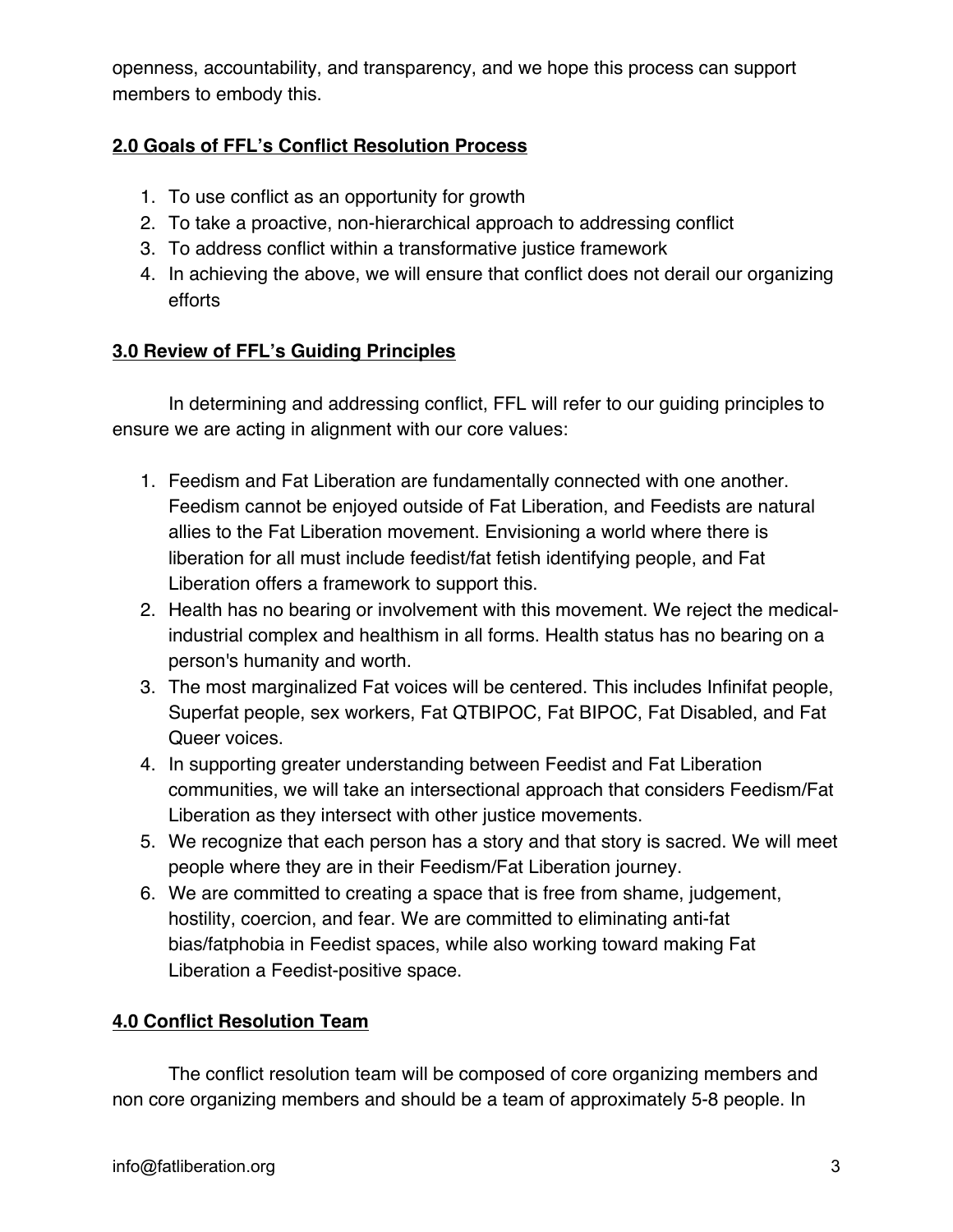certain situations, other FFL members may be asked to participate in a specific conflict resolution process because they bring forward a particular skill set or lens that would help facilitate the process. Team members should be familiar with the principles of transformative justice, FFL's conflict resolution process, and general best practices for conflict resolution rooted in transformative justice, available at:

https://drive.google.com/drive/folders/1urHVXjyI\_HII6E-D2KmKUoajzChi8Wh6

Involvement in this team may require additional time, energy, and emotional investment during times that a conflict presents itself. This investment will depend on the nature of the conflict and what the best course of action will be, but members of this team can expect a higher investment during times of conflict. At the time a conflict is presented, all team members will check in with one another to ensure everyone has capacity to focus on the conflict at hand, with the understanding that not all team members need to participate in every conflict resolution process. Ideally, this will give team members the opportunity to take breaks in between conflicts so as to avoid burnout. During times of no conflict, there will be minimal energy and investment required for this team, aside from occasional check-ins with one another. By bringing in additional community members to conflict resolution processes as needed, this will also help share skills and knowledge relating to conflict resolution. This may also ease recruitment of new members to the conflict resolution team.

# **5.0 What Does Conflict Look Like?**

This section outlines the various ways that conflict in the feedism community can present. This document is intended to be preventative, so that individual community members involved with FFL can identify conflict before it becomes a serious concern. By recognizing conflict, this also enables people to take a more thoughtful approach to addressing conflict as opposed to being reactionary when it presents. This will ensure minimal disruption to FFL's organizing and liberation work. We recognize that conflict is a natural aspect of any community, particularly one like FFL where people may share personal, intimate, sexual, friendship, and activist relationships with one another, and it is important to build relationships and grow through conflict as opposed to allowing conflict to derail the important work of FFL. Conflict can also take many different forms, and the reasons for conflict, parties involved, and repercussions of the conflict will also dictate how it is addressed. Within FFL, conflict can present in many ways, including but not limited to:

- You are an existing organizer with FFL. A former romantic partner who you ended on bad terms with would also like to get involved
- A person who is known for stealing and reposting content from sex workers would like to attend an FFL event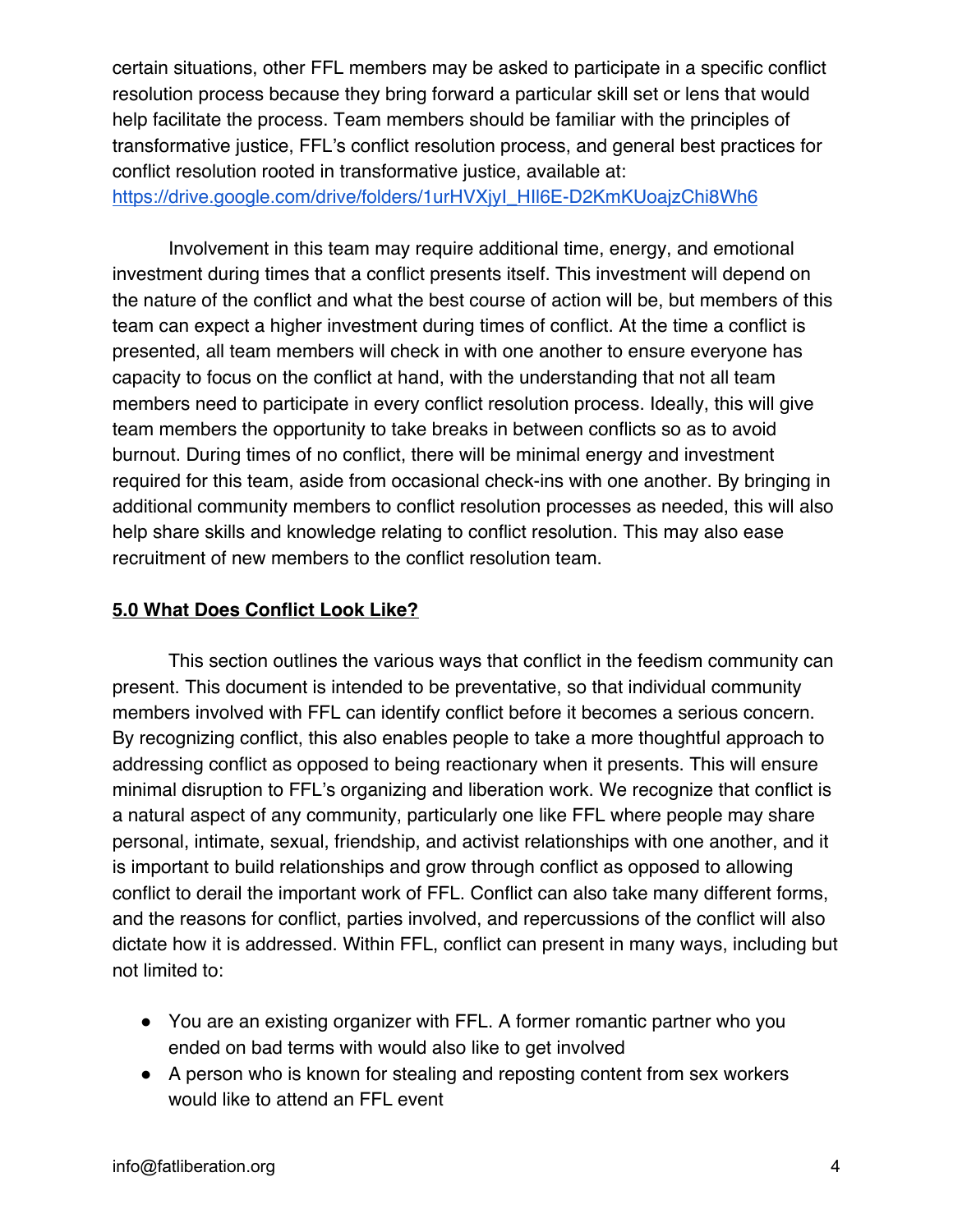- During an Open House, a new attendee makes some inappropriate comments. Another FFL organizer responds in a way that you perceive to be rude, dominating, and dismissive. You try and bring it up with your co-organizer after the Open House in private, but they are not open to your feedback
- An FFL member attends a mainstream fat liberation event. This member states that they are involved with FFL and receives negative pushback for selfidentifying as a feedist
- A member who has previously harassed several members in online feedists spaces emails and states that they would like to get involved with FFL
- An FFL member regularly shows up to meetings late, unprepared, or simply misses them without giving warning. The work is consistently falling on the same small number of people who are gradually getting more burnt out
- A person who you were previously abusive toward would like to join FFL. You have never disclosed that you were abusive to this person and have never been accountable for your behaviour
- A new person is joining FFL. They state that you were previously abusive toward them but you did not think you were abusive and you do not have any specific memories of this interaction
- An FFL member does not complete action items or other tasks regularly that they state they will complete. They are not open to accepting help from others
- A conflict in a friendship or a relationship between two or more FFL members. This conflict interferes with regular meetings and events for FFL
- An FFL member does not respond to or ignores messages from another FFL member about FFL-related tasks

# **6.0 Things to Reflect on When Presented with a Conflict**

The following questions are intended to help all parties reflect on the conflict and process the events prior to engaging in a formal conflict resolution process. It is important to note that certain questions will not be applicable to certain situations. To ensure FFL is taking on an approach that centres those who have been harmed, questions highlighted in yellow should not be asked in situations of sexual or gender based violence.

- What do I hope to achieve from this process?
- What are the details and facts of what is happening? Have I taken the time to pause and reflect on the conflict and focus on what happened? Remember that it is ok to take some time and give yourself space between the events of what happened and trying to process them
- What feelings does this situation bring about for me? Can I name the emotions I am feeling? Can I identify where I physically feel these emotions in my body?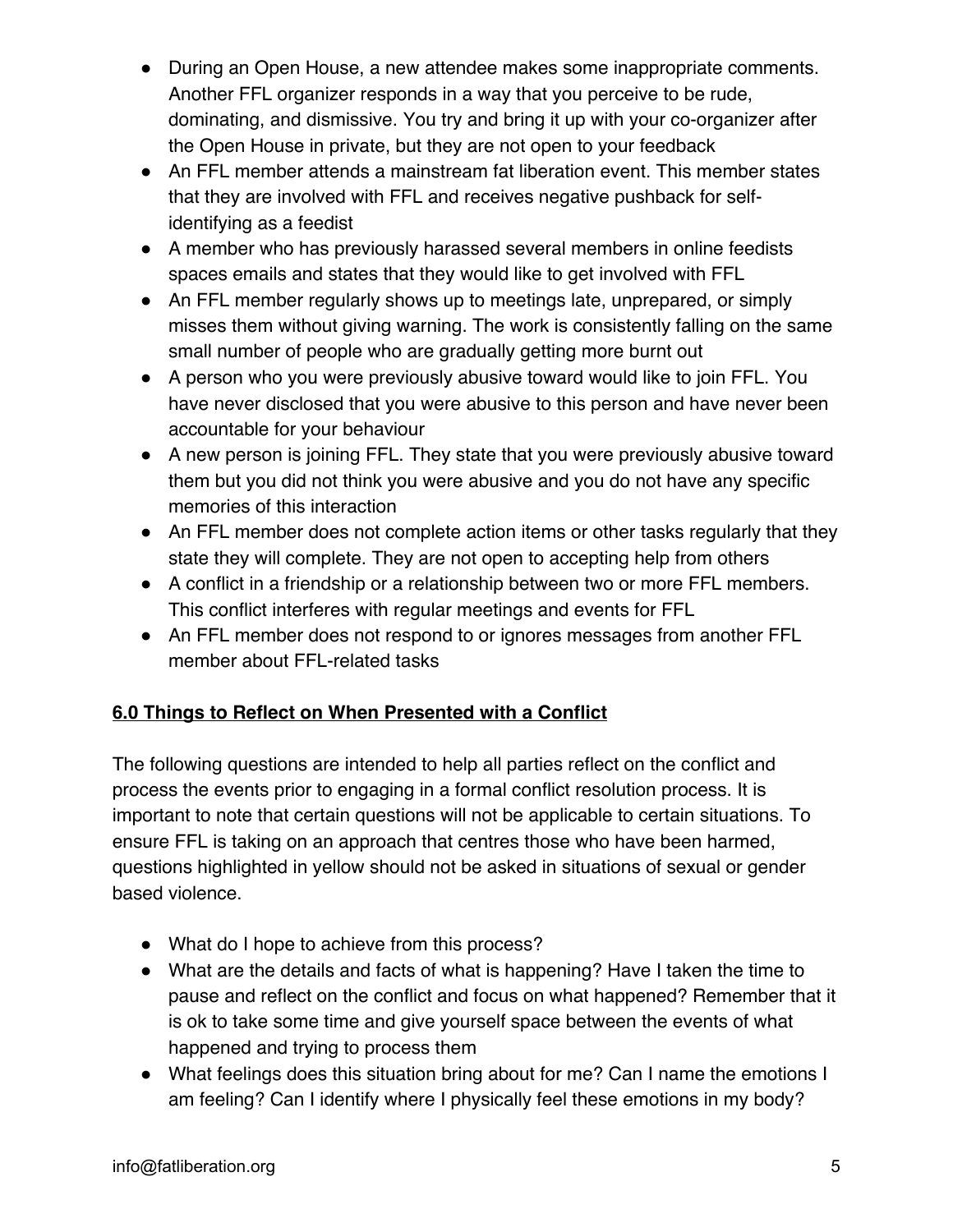- What can I do to self-soothe at this time? How can I help regulate my emotions and sensations at this time?
- What are the stories and scripts I am telling myself about this situation?
- Who are the people in my networks I can go to for support, reflection, and accountability surrounding this situation?
- Can I pause for a few moments to envision how the other person(s) may be feeling?
- Can I reflect on how I am mentally framing this situation? Have I already decided on what the outcome will be? Have I already decided that one party is right and one party is wrong? Can I challenge this "right vs wrong" binary and hold space for nuances and complexities?
- Is there an unmet need this conflict is touching on?
- In trying to address this conflict, what are my needs? What are my boundaries?
- If I was harmful, can I recognize this? Can I hold myself accountable and practice forgiveness towards myself?
- What do I think lead to this conflict? Were there any precipitating factors?
- Am I prepared to listen openly to the other person's story?
- What systems of oppression are coming into play with this conflict?
- How will I keep myself safe/grounded during the discussion?

# **7.0 What to do When You Recognize a Conflict**

If a situation is bothering you, and you feel support would prevent conflict from escalating, please reach out to FFL for support so we can cultivate connections for you and others:

- 1. Review the FFL Conflict Resolution Process
- 2. Take some time to pause and reflect on what has happened and to process the events
- 3. Consider if it is possible to reach out directly to the person you are in conflict with and to come to a resolution directly. Remember that it is perfectly ok to be open and transparent with others in a way that is assertive (not aggressive) and to share your feelings and concerns about what has happened. It can feel uncomfortable to confront conflict head on, but this can often be a good way of preventing conflict from spiraling further. However, if this is not possible, you can always reach out to someone from FFL for support .
- 4. If coming to a resolution with the person you are in conflict with is not safe, comfortable, or possible, reach out to a conflict resolution mediator or core organizing member. This person will help facilitate the next steps in conflict resolution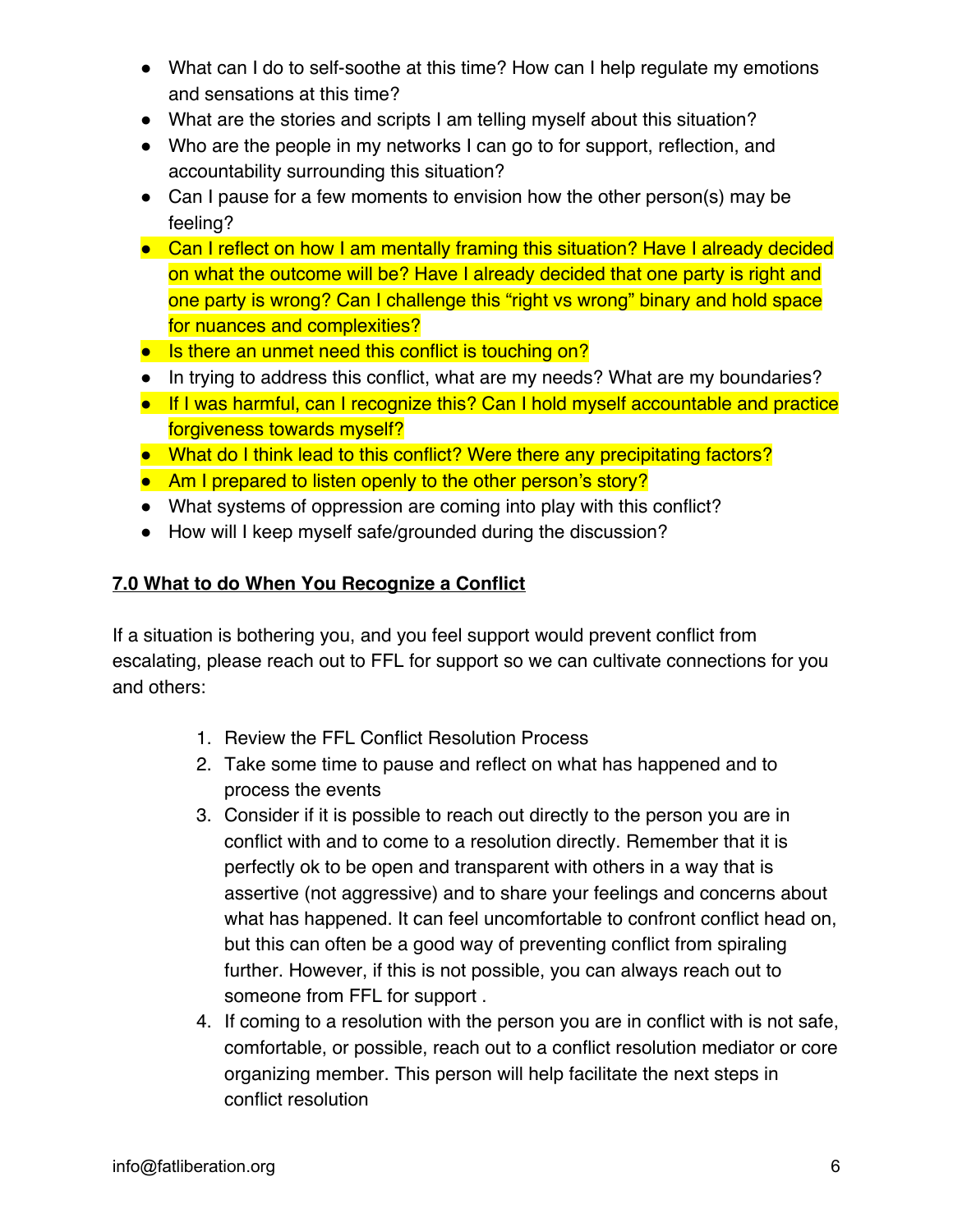### **8.0 Creating Possible Resolutions**

Each conflict should be dealt with individually, and there is no "one size fits all" resolution to conflict. The following considerations are intended to help mediators and FFL members to better understand conflict and develop appropriate resolutions that seek to reduce harm while also creating further growth and connection through conflict.

- 1. Why is this conflict occurring? What factors lead to this? What systems of oppression are at play?
- 2. What are the accessibility, cultural, spiritual/religious, and trauma factors at play in this conflict?
- 3. What are the safety considerations?
- 4. What are the goals of engaging in this process?
- 5. What are the underlying needs and issues that lead to this conflict that should be targeted?
- 6. What is the capacity of everyone involved?
- 7. Is there a time frame for reaching a resolution?
- 8. What is the resolution that will cause the least harm and that will lead to future growth?
- 9. How will you present this resolution?
- 10.How will you implement this resolution?
- 11.What are the possible risks and repercussions of this resolution?
- 12.What resources are needed for this resolution?

#### **9.0 Example Resolutions**

A number of example resolutions are also listed, though these are intended to serve as examples and individual circumstances and factors must be taken into consideration.

- A check-in plan is set-up with a member who struggles with following up with action items
- A member is invited to a 1:1 meeting prior to attending a large group meeting to discuss accountability and previously harmful behaviour
- A member is asked to participate in a webinar/workshop on a given subject about harmful behaviour with another FFL member before they can get involved further
- Two members engage in a facilitated/mediated discussion to process a previous negative interaction(s)
- A member is supported to provide an apology to another member with clear steps on how behaviour is being actively improved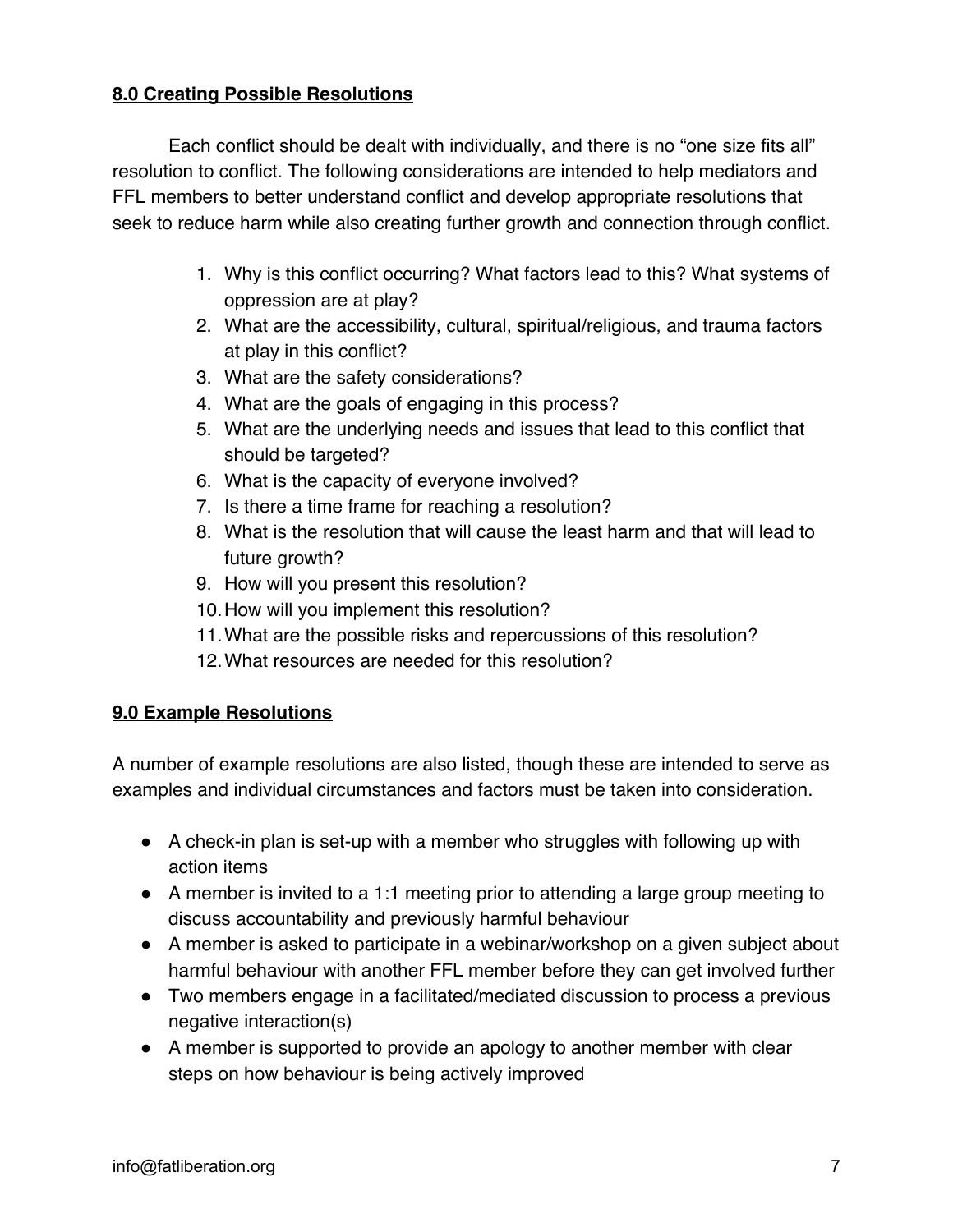- A member agrees to mentor another member who is displaying problematic behaviour
- A person who refuses to engage in a conflict resolution process is asked to not attend FFL meetings with other members until they are prepared to engage in conflict resolution. This member is still invited to be part of FFL mailing lists and they are invited to get in touch with core organizing when they are prepared to engage in conflict resolution
- A member is asked to temporarily step down from a project/core organizing until a resolution can be reached
- A conflict mediator meets with parties individually to consult and develop an appropriate strategy/resolution
- FFL releases a clear position on a previously ambiguous issue and holds true to this position/boundary
- FFL releases a public accountability in response to events that caused harm under FFL's name

### **10.0 FFL Conflict Resolution Meeting Steps**

- 1. Identify the problem and bring all parties to a meeting time that works for everyone
	- a. An FFL member experiencing a conflict can reach out to a facilitator FFL member to consider whether a meeting should occur to resolve the conflict
- 2. Designate a facilitator (another FFL member from pool of members with experience in conflict resolution):
	- a. The roles of the meeting facilitator should encompass:
		- i. Setting up a virtual meeting time that works for all parties participating in conflict resolution
		- ii. Serving as a mediator in conflict resolution
		- iii. Facilitating a dialogue between the parties
		- iv. Encouraging all parties to review FFL's conflict resolution resources and the FFL Conflict Resolution Process
		- v. Helping affected parties generate solutions or possible outcomes prior to and during meeting
- 3. At the meeting:
	- a. The facilitator will open the meeting by reading the FFL community agreements
	- b. The facilitator will determine the objective of the meeting at the beginning
	- c. Each party will first be asked to present their view of the conflict, directed to the mediator instead of directed at each other involved in the situation
	- d. The facilitator will walk through key aspects of the conflict with the participants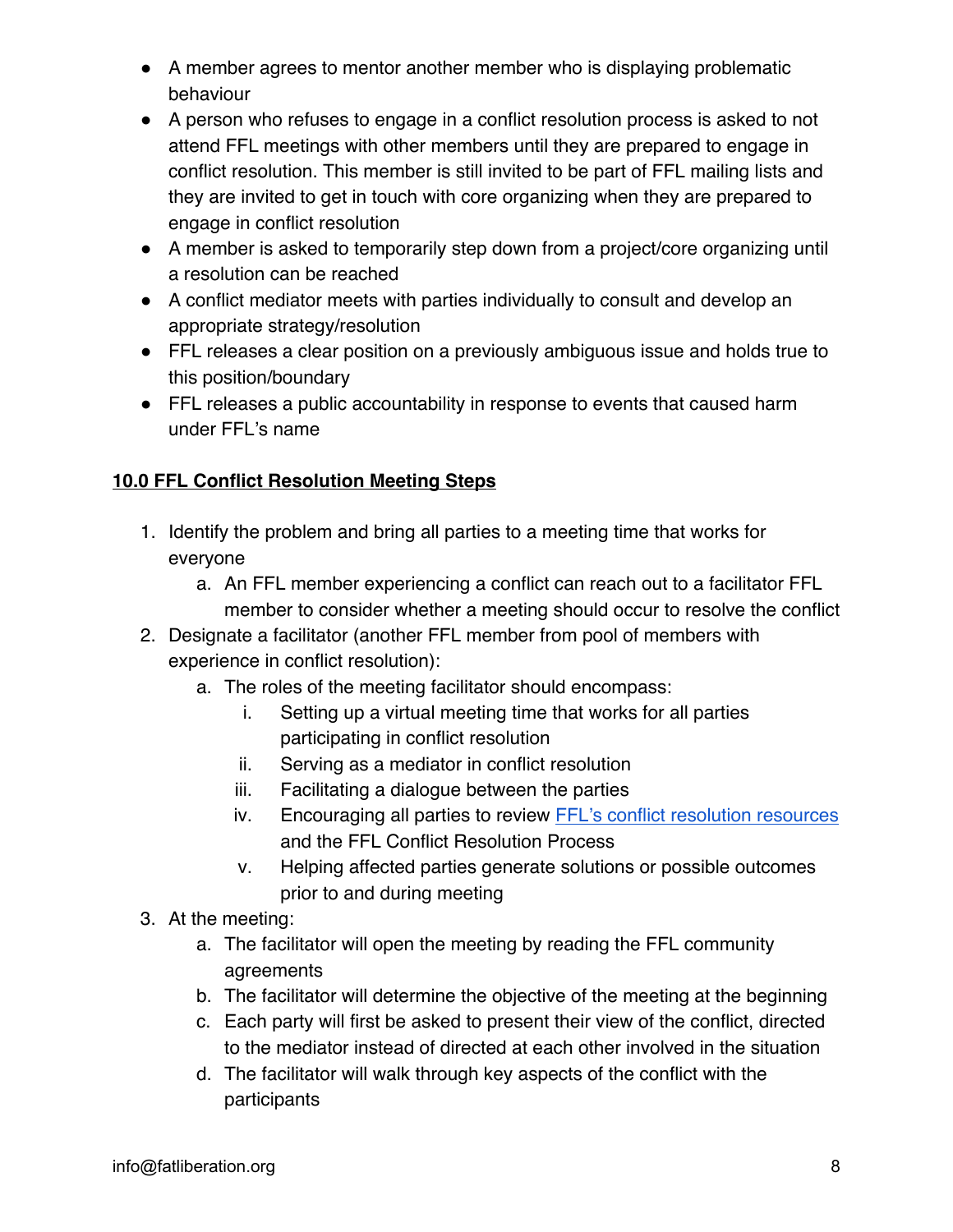- e. A discussion between the facilitator and affected parties will take place to discuss
- 4. After the meeting:
	- a. The facilitator will assess: was the conflict resolved? What follow-up is needed? What else needs to be clarified?
	- b. Self-reflection: Affected parties will be asked to review their conflict resolution experience through the Loving Justice framework (see appendix)
	- c. If needed, additional meetings can be held at the discretion of the affected parties and potential facilitators

### **11.0 Community Accountability**

FFL recognizes that harm in interpersonal relationships can be complicated, and that it is not the result of a single issue or person. Rather, harm takes place as a result of a range of individual choices, behaviours, and actions, which take place in the context of systems of oppression, and trauma. Most of all, we recognize that harm happens in our own community. We know that in order to change patterns of harm, it takes all of us, and no one person can change this. To truly transform harm, we must transform the communities that harm happens in.

For FFL, when harm happens at the interpersonal level, we must recognize the role we have played in allowing this harm to happen, whether that was through intentionally ignoring harm that happens in our communities, or simply allowing conditions to exist that would allow harm to take place. We also recognize that it is not enough to expect individual people to change their behaviour or to repair relationships, and that as a community, we have a role to play in transforming harm.

When interpersonal harm happens within FFL, we will do our part to take accountability for our role in this harm and to take accountability for transforming our community so future harm does not continue. Community accountability for FFL may look like:

- Meeting with non-feedists/non-FFL members who have been harmed by feedists or FFL members to hear their stories and the change they would like to see take place in the feedist community.
- Prepare a public statement notifying the broader community of how FFL has been complacent in harm, and the steps we are taking to stop further harm from happening
- In collaboration with others, create protocols or processes to respond to specific types of harm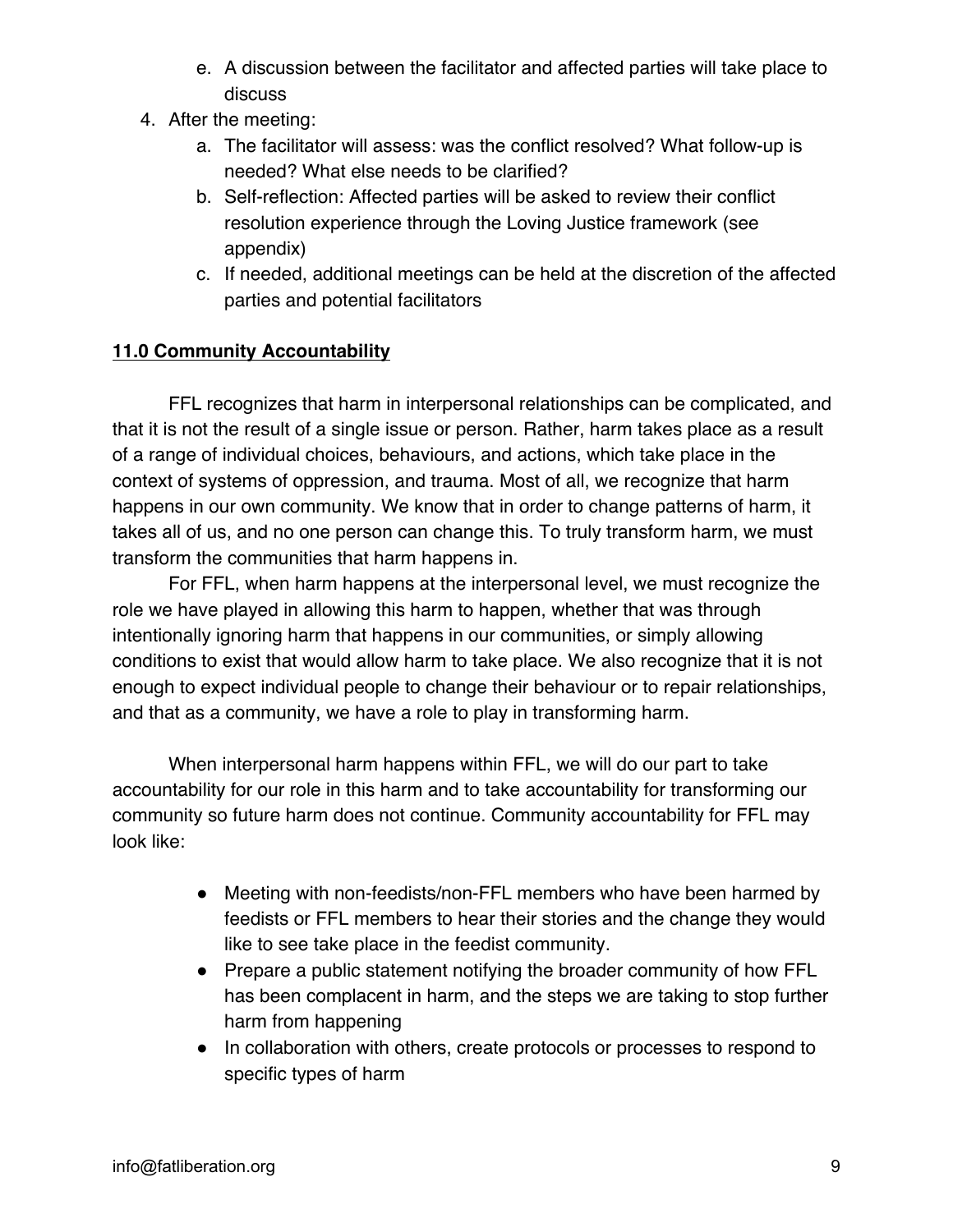● Host a community/public meeting to discuss how FFL can change to move away from reproducing harm

### **12.0 Following the Conflict Resolution Process**

After harm/conflict has occurred and a resolution is being worked on, it can feel difficult or uncomfortable to be in community with others. For the person who has been harmed, it can be difficult to trust again. As a result of the harm/conflict, a person may be feeling vulnerable, or may be living with additional trauma from the event.

For the person who caused harm, they may experience feelings of being judged, self-criticism, shame, and isolation. Other community members may feel as if they need to choose sides, and may feel mistrust towards community members who have been harmful or toward FFL as an organization. The following points should be considered following a conflict resolution process:

### **For those who have been harmed:**

- Take some time to process what has happened
- Determine what you need to feel safe and secure
- In the hours, days, weeks, and months, continue to check in with yourself to ensure the resolution is still effective
- Determine what details you are comfortable sharing about the event and with who
- You do not need to forgive the person who caused you harm. If you find it is impossible to move on, reach out and express how you're feeling
- Check in about what you agreed to be accountable for on your part of the process

#### **For those who have caused harm:**

- Take time to process what happened
- Determine what you need in place for safety and accountability
- Ensure you are familiar with what happened and the conflict resolution process
- Check in with yourself regularly to ensure you aren't repeating cycles of harm and to ensure you are in line with the conflict resolution process
- If you are struggling with the conflict resolution process, reach out for support

### **For community members:**

● Remember that those who were directly involved in the conflict may not want to share details of what happened and that is ok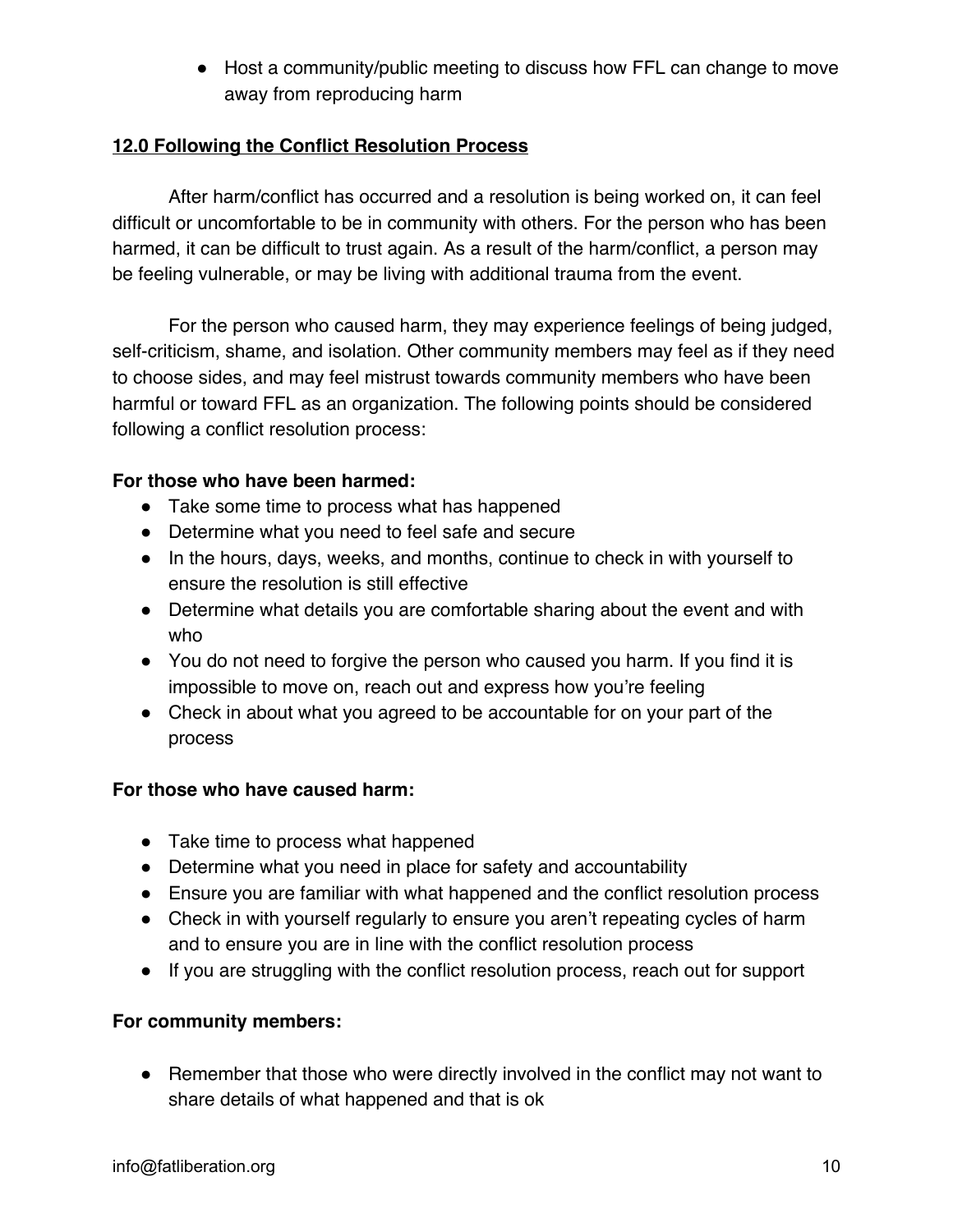- The goal of FFL's conflict resolution process is to move towards transparency, repair, and accountability, and to move away from criminalizing people. We are also aiming to avoid boxing people into categories of "bad" or "good"
- If you have concerns about a conflict resolution process, feel free to bring it up with an FFL core organizing member or with the conflict resolution team

# **13.0 Situations Where Only One Person Wants to Engage in a Conflict Resolution Process**

True conflict resolution requires investment from all parties who have been affected, though the extent and levels of engagement of each party may vary depending on their needs. In some situations, one party may not want to be part of a conflict resolution process. In other situations, it is possible that FFL members may not be able to get in touch with a person involved in a conflict, or team members may be dealing with a historic conflict. In such situations where only one person wants to participate in a conflict resolution, the focus should turn to trying to support that person individually, with the understanding that this person may continue to struggle with unresolved feelings surrounding the conflict. If possible, team members should also strive to explain the conflict resolution process and TJ framework to other individuals who do not want to participate in the process. Team members must also be clear about the need to have involvement from all parties in order to engage with a conflict resolution process, along with the expectation for there to be some degree of engagement in a conflict resolution process (if needed) if a person wishes to continue with FFL as an organizer.